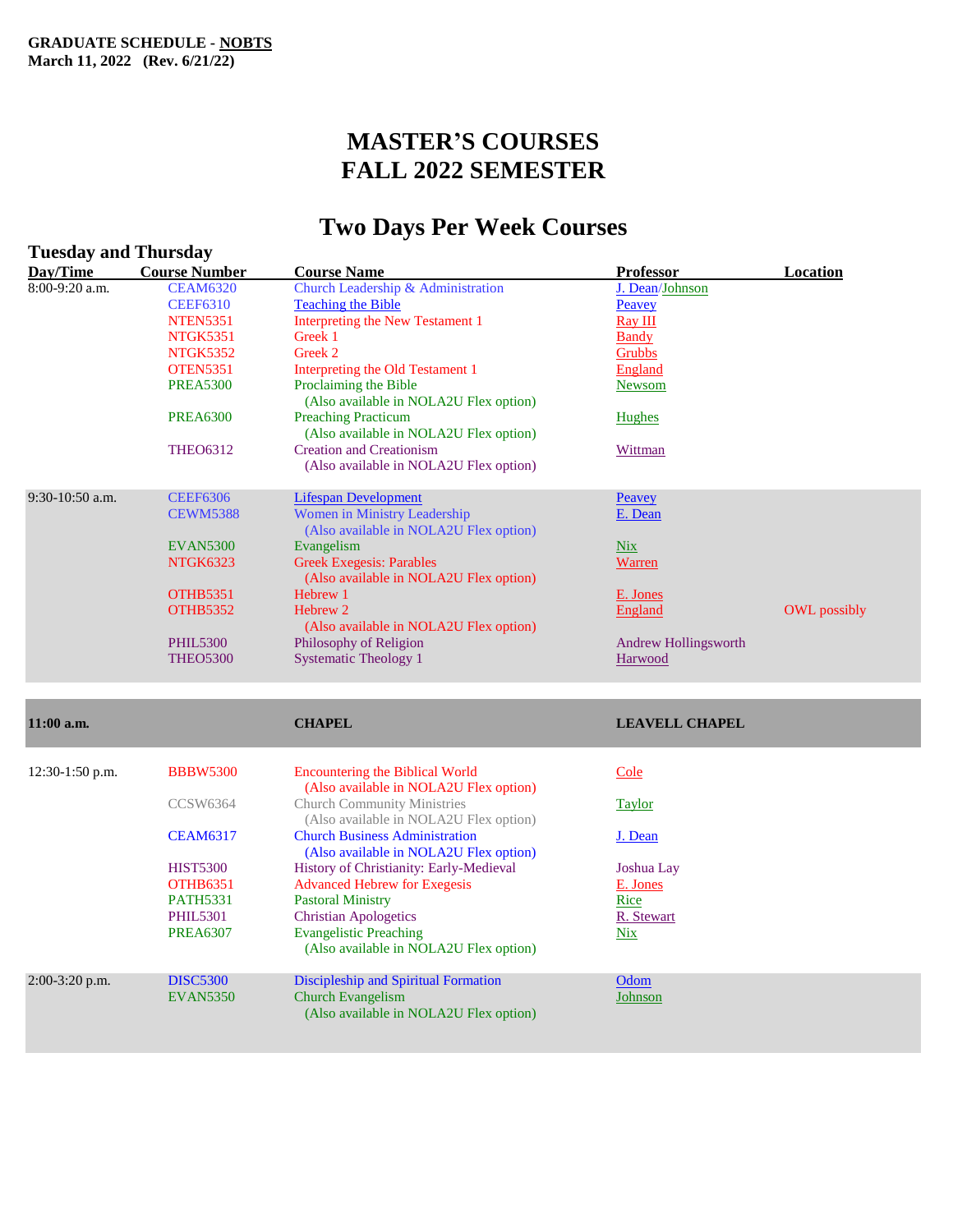# **One Day Per Week Courses**

| Day/Time            | <b>Course Number</b>                                  | <b>Course Name</b>                                                                                                                                                                                     | <b>Professor</b>                       | Location    |
|---------------------|-------------------------------------------------------|--------------------------------------------------------------------------------------------------------------------------------------------------------------------------------------------------------|----------------------------------------|-------------|
| $8:00-11:50$ a.m.   | COUN6330-HYB                                          | Professional Issues in Counseling (HYBRID)<br>(Class will meet 8/22; 9/19; 10/17, 11/14)<br>(Also available in NOLA2U Live option)                                                                     | Carver                                 | OWL         |
| 9:00 a.m.-2:50 p.m. | MISS5363-HYB                                          | New Orleans Ministry and Missions<br>(Class will meet 5 times: 8/22, 9/12, 10/10, 11/7, 11/28)                                                                                                         | Taylor                                 |             |
| 11:00-11:50 a.m.    | PHIL6370-HYB                                          | Supervised Apologetics Ministry Practicum (HYBRID) R. Stewart<br>(Class will meet 8/29, 9/26, 10/31, 11/28)<br>(Also available in NOLA2U Live option)                                                  |                                        |             |
| 12:30-3:20 pm.      | <b>COUN6374</b>                                       | Scientific Research & Program Evaluation<br>(Also available in NOLA2U Live option)                                                                                                                     | Osborn                                 | <b>OWL</b>  |
| $2:00-4:50$ p.m.    | <b>CEAM6314</b><br><b>COUN5300</b><br><b>HIST5301</b> | <b>Leading Team-Based Ministry</b><br>(Also available in NOLA2U Flex option)<br><b>Counseling in Ministry</b><br>History of Christianity: Reformation-Modern<br>(Also available in NOLA2U Flex option) | J. Dean<br>Washington<br><b>Butler</b> |             |
| $5:00-6:00$ p.m.    | <b>COUN5000-01</b>                                    | Process Group                                                                                                                                                                                          | Garrett                                |             |
| $6:00-7:50$ p.m.    | CEST6300-HYB                                          | Intro. to Educational Research & Statistics (HYBRID)<br>(Class will meet 8/15, 8/29, 9/12, 9/26, 10/10, 10/24, 11/7, 11/28)<br>(Also available as NOLA2U Live option)                                  | TBA                                    |             |
| $6:30-8:30$ p.m.    | <b>MUEN5107</b>                                       | <b>Seminary Chorus</b>                                                                                                                                                                                 | Woodward                               | Sellers 127 |

#### **Monday Only** (Monday Hybrid Courses are designated with their limited meeting dates)

#### **Tuesday Only**

| Day/Time          | <b>Course Number</b>               | <b>Course Name</b>                                                               | <b>Professor</b>               | <b>Location</b> |
|-------------------|------------------------------------|----------------------------------------------------------------------------------|--------------------------------|-----------------|
| $8:00-10:50$ a.m. | <b>COUN5322</b>                    | <b>Human Sexuality</b><br>(Also available in NOLA2U Live option)                 | K. Roudkovski                  | OWL             |
|                   | <b>COUN6351</b>                    | Counseling Theories & Treatment<br>(Also available in NOLA2U Live option)        | Garrett                        | <b>OWL</b>      |
| 11:00 a.m.        |                                    | <b>CHAPEL</b>                                                                    | <b>LEAVELL CHAPEL</b>          |                 |
| $12:30-3:20$ p.m. | <b>COUN5330</b>                    | <b>Group Counseling</b><br>(Also available in NOLA2U Live option)                | Carver                         | <b>OWL</b>      |
|                   | <b>COUN6301</b>                    | Psychopathology: Diagnosis & Treatment<br>(Also available in NOLA2U Live option) | Garrett                        | <b>OWL</b>      |
| $2:00-4:50$ p.m.  | <b>HIST5323</b><br><b>OTEN5312</b> | <b>Baptist Heritage</b><br>Old Testament Exegesis (Eng): 1 & 2 Samuel            | Joshua Hagans<br><b>Barnes</b> |                 |
| 3:30-4:30 p.m.    | COUN5000-02                        | Process Group                                                                    | Garrett                        |                 |
| $3:30-5:20$ p.m.  | <b>MUEN5112</b>                    | <b>NOBTS</b> Singers                                                             | Woodward                       | Sellers 127     |
| $6:00-8:50$ p.m.  | <b>CEYH5344</b>                    | <b>Leading Youth Ministry</b><br>(Also available in NOLA2U Flex option)          | Odom                           |                 |
|                   | <b>NTEN5352</b>                    | Interpreting the New Testament 2<br>(Also available in NOLA2U Flex option)       | <b>Roland McMillan</b>         |                 |
|                   | <b>OTEN5352</b>                    | Interpreting the Old Testament 2<br>(Also available in NOLA2U Flex option)       | Patterson                      |                 |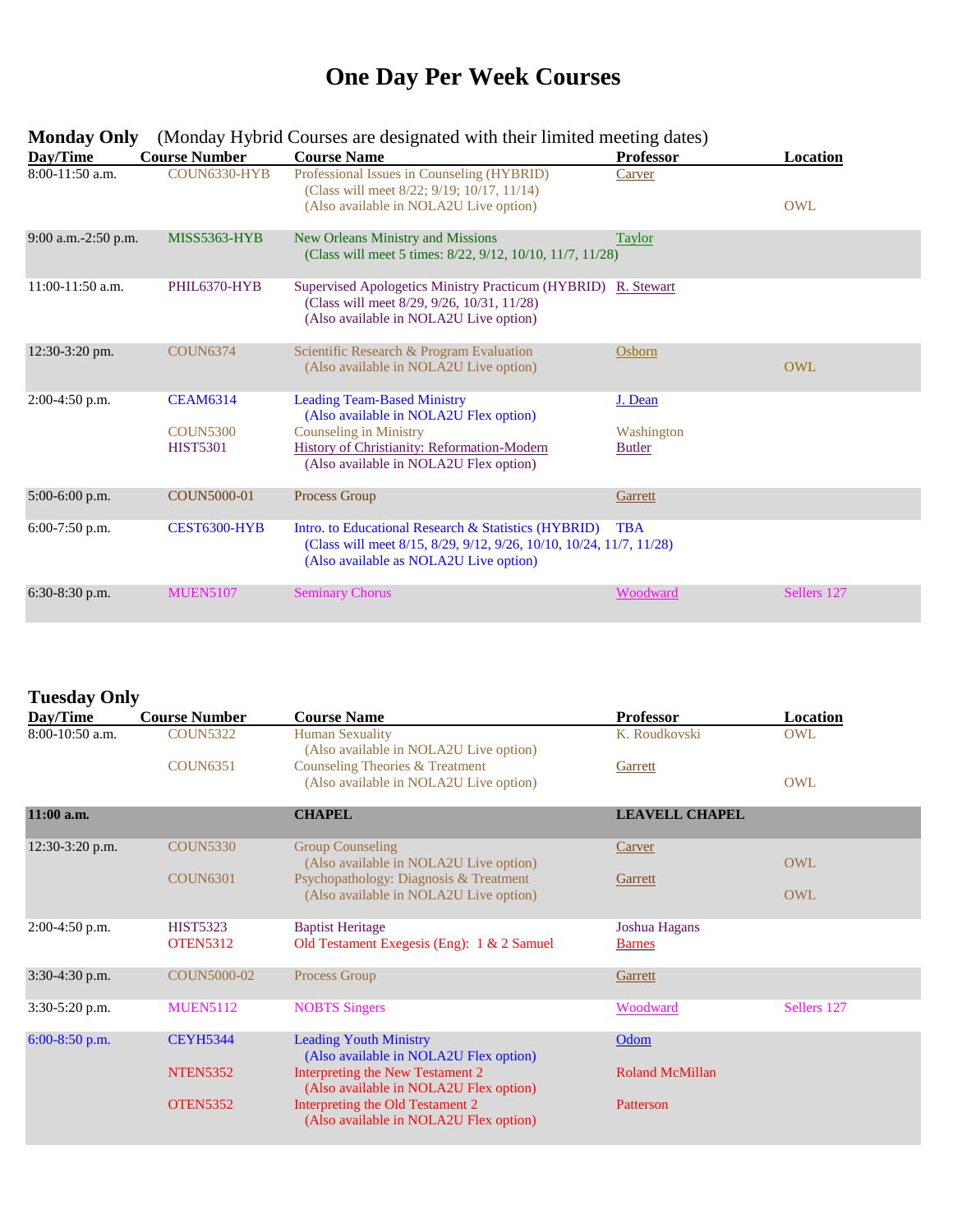#### **Wednesday Only**

| $\cdots$ can come $\cdots$ |                      |                                                                                                |                  |                     |  |
|----------------------------|----------------------|------------------------------------------------------------------------------------------------|------------------|---------------------|--|
| Day/Time                   | <b>Course Number</b> | <b>Course Name</b>                                                                             | <b>Professor</b> | Location            |  |
| $8:00-10:50$ a.m.          | <b>BSBT6300</b>      | <b>Biblical Theology</b><br>(Also available in NOLA2U Flex option)                             | England          | <b>OWL</b> possibly |  |
|                            | <b>CEWM5360</b>      | <b>Foundations in Ministry to Women</b><br>(Also available in NOLA2U Flex option)              | E. Dean          |                     |  |
|                            | <b>COUN6357</b>      | Contemp. Approach. to Marital/Pre-Marital Counseling<br>(Also available in NOLA2U Live option) | Washington       | <b>OWL</b>          |  |
|                            | <b>COUN6360</b>      | <b>Clinical Mental Health</b><br>(Also available in NOLA2U Live option)                        | <b>Carver</b>    | <b>OWL</b>          |  |
|                            | ETHC5300             | <b>Christian Ethics</b>                                                                        | <b>Riley</b>     |                     |  |
|                            | <b>PATH6334</b>      | Stress & Conflict Management<br>(Also available in NOLA2U Flex option)                         | Ogea             |                     |  |
|                            | <b>PHIL6330</b>      | <b>History of Western Philosophy</b><br>(Also available in NOLA2U Flex option)                 | J. Dew           |                     |  |
| $11:00$ a.m. $-12:00$ p.m. | COUN5000-03          | Process Group                                                                                  | Garrett          |                     |  |
| $11:00$ a.m. $-12:30$ p.m. | <b>COUN6380</b>      | <b>Group Supervision</b>                                                                       | Washington       |                     |  |

#### **Thursday Only**

| Day/Time          | <b>Course Number</b> | <b>Course Name</b>                                                                                                | <b>Professor</b> | Location |
|-------------------|----------------------|-------------------------------------------------------------------------------------------------------------------|------------------|----------|
| $8:00-10:50$ a.m. | COUN6303             | Ethical, Legal, & Professional Issues in Counseling<br>(Also available in NOLA2U Live option)                     | Garrett          | OWL      |
|                   | COUN6354             | Cognitive-Behavioral Counseling for Individuals,<br>Marriage and Family<br>(Also available in NOLA2U Live option) | K. Roudkovski    | OWL      |

| $11:00$ a.m.      |                 | <b>CHAPEL</b>                                                                      | <b>LEAVELL CHAPEL</b> |            |
|-------------------|-----------------|------------------------------------------------------------------------------------|-----------------------|------------|
|                   |                 |                                                                                    |                       |            |
| $12:30-3:20$ p.m. | <b>COUN6302</b> | Techniques & Skills in Counseling<br>(Also available in NOLA2U Live option)        | Carver                | <b>OWL</b> |
|                   | <b>COUN6304</b> | <b>Family Systems Theory in Practice</b><br>(Also available in NOLA2U Live option) | K. Roudkovski         | OWL        |
| $2:00-4:50$ p.m.  | <b>BBEC6300</b> | Archaeology of the Early Church<br>(Also available in NOLA2U Flex option)          | Parker                |            |
|                   | <b>MISS6342</b> | <b>Introduction to Urban Missions</b><br>(Also available in NOLA2U Flex option)    | <b>Taylor</b>         |            |
|                   | <b>PATH5300</b> | <b>Worship Leadership</b><br>(Also available in NOLA2U Flex option)                | Wetzel/Woodward       |            |
| $3:30-4:30$ p.m.  | COUN5000-04     | Process Group                                                                      | Garrett               |            |
| $6:00-8:50$ p.m.  | <b>MISS5330</b> | <b>Christian Missions</b>                                                          | <b>Taylor</b>         |            |
|                   | <b>THEO5301</b> | <b>Systematic Theology 2</b>                                                       | Wittman               |            |
|                   | THEO/PHIL6329   | Jesus and Islam<br>(Also available as NOLA2U Flex option)                          | Edens                 |            |

### **Friday Only**

| Day/Time          | <b>Course Number</b> | <b>Course Name</b>                                     | <b>Professor</b>    | Location |
|-------------------|----------------------|--------------------------------------------------------|---------------------|----------|
| $8:00-10:50$ a.m. | <b>BSSE6300-HYB/</b> | Biblical Studies Research and Writing /                | <b>Bandy/Putman</b> |          |
|                   | THSE6300-HYB         | Theological Research and Writing                       |                     |          |
|                   |                      | (Also available in NOLA2U Live option)                 |                     |          |
|                   |                      | (Class will meet $8/26$ , $9/16$ , $10/14$ , $11/11$ ) |                     |          |
|                   | <b>THEO6307</b>      | Doctrine of Salvation                                  | Harwood             |          |
|                   |                      | (Also available in NOLA2U Flex option)                 |                     |          |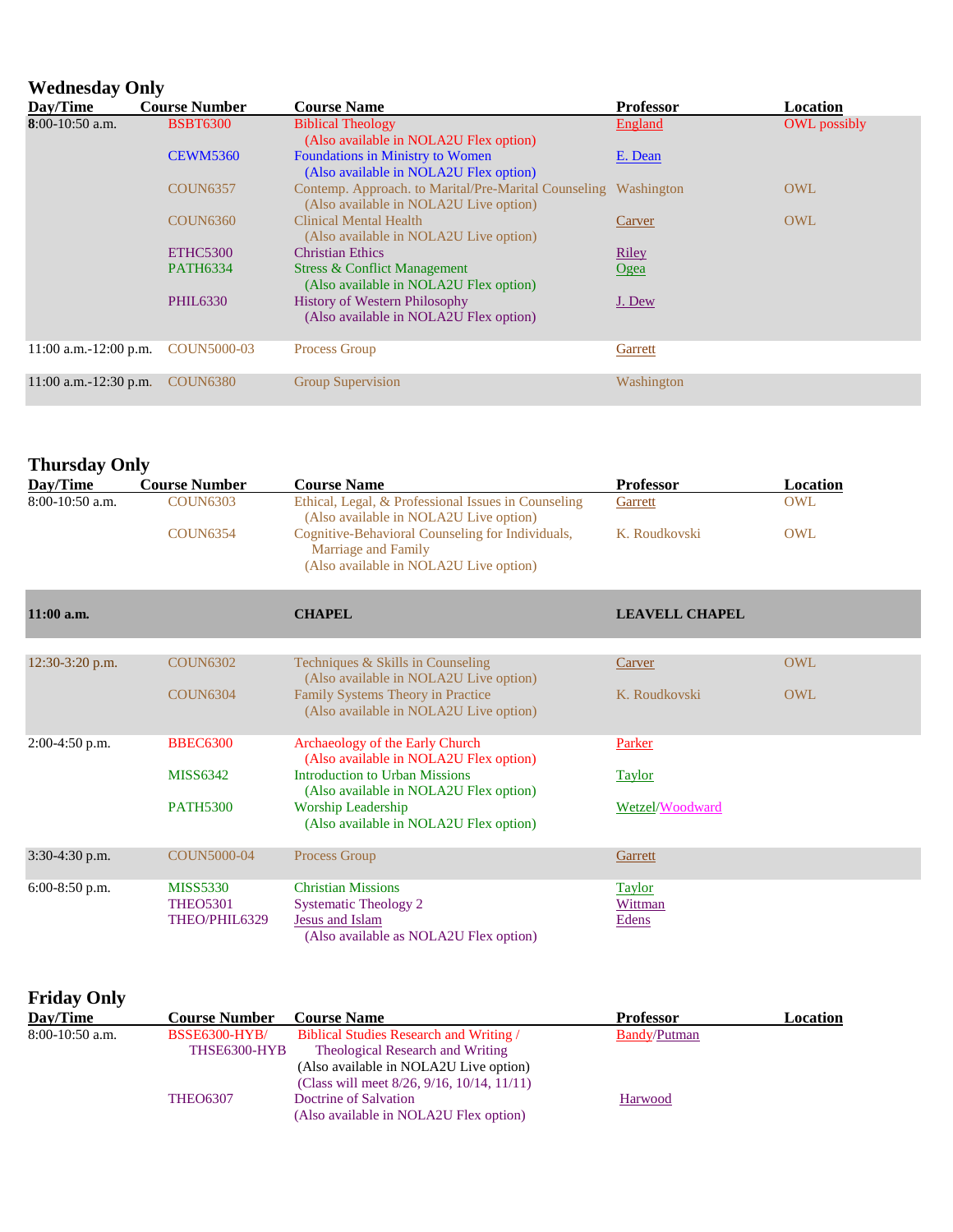| <b>Course Number</b>    |                         | <b>Course Name</b>              | Professor          |
|-------------------------|-------------------------|---------------------------------|--------------------|
| MUCO6110/6210           |                         | <b>Private Conducting</b>       | Woodward           |
| MUCT6202                |                         | Composition                     | Waggoner           |
|                         | MUOR5110/5210/6110/6210 | Organ                           | <b>Britt</b>       |
| MUPI5110/5210/6110/6210 |                         | Piano                           | <b>Birbochukov</b> |
|                         | MUVO5110/5210/6110/6210 | Voice                           | McDonald           |
| MUCO5111/5211           |                         | Applied Conducting – Non-Majors | Woodward           |
| MUOR5111/5211           |                         | Applied Organ – Non-Majors      | <b>Britt</b>       |
| MUPI5111/5211           |                         | Applied Piano – Non-Majors      | Chun               |
| MUVO5111/5211           |                         | Applied Voice – Non-Majors      | McDonald           |
|                         |                         |                                 |                    |

# **Music Practicums and TBA Music Courses**

| <b>Course Number</b> | <b>Course Name</b>                       | Professor |
|----------------------|------------------------------------------|-----------|
| MUEN5111             | <b>Guided Ministry Distance Ensemble</b> | Voodward  |
| <b>MUSS6001</b>      | Comprehensive Exams                      | Voodwar   |

### **Hybrid Courses (Courses with limited classroom time also using the Internet)**

#### **One-Time Weekend Hybrid Courses** *–* **October 28-29, 2022** *(as scheduled below)*

| Date             | <b>Course Number</b> | <b>Course Name</b>                                                                                                  | <b>Professor</b> | Location   |
|------------------|----------------------|---------------------------------------------------------------------------------------------------------------------|------------------|------------|
| Oct. 28-29, 2022 | CEAM6308-HYB         | <b>Risk Management in Christian Ministry (HYBRID)</b><br>(Class will meet Friday 1-9 pm and Saturday 8 am-5 pm)     | J. Dean          | <b>LSC</b> |
|                  | NTEN5315-HYB         | New Testament Exegesis (Eng.): Pastoral Epistles (HYBRID)<br>(Class will meet Friday 1-9 pm and Saturday 8 am-5 pm) | <b>Strong</b>    | <b>LSC</b> |
|                  | OTEN5352-HYB         | Interpreting the Old Testament 2 (HYBRID)<br>(Class will meet Friday 1-9 pm and Saturday 8 am-5 pm)                 | <b>Barnes</b>    | <b>LSC</b> |
|                  | PHIL5300-HYB         | Philosophy of Religion (HYBRID)<br>(Class will meet Friday 1-9 pm and Saturday 8 am-5 pm)                           | J. Dew           | <b>LSC</b> |
|                  | PREA5300-HYB         | Proclaiming the Bible (HYBRID)<br>(Class will meet Friday 1-9 pm and Saturday 8 am-5 pm)                            | Hughes           | <b>LSC</b> |
|                  | THEO5301-HYB         | Systematic Theology 2 (HYBRID)<br>(Class will meet Friday 1-9 pm and Saturday 8 am-5 pm)                            | Putman           | <b>LSC</b> |

*Please be aware that the dates for these hybrid classes may conflict with those of other courses. It is the student's responsibility to ensure that he or she is not registered for more than one class having the same meeting date and class time.*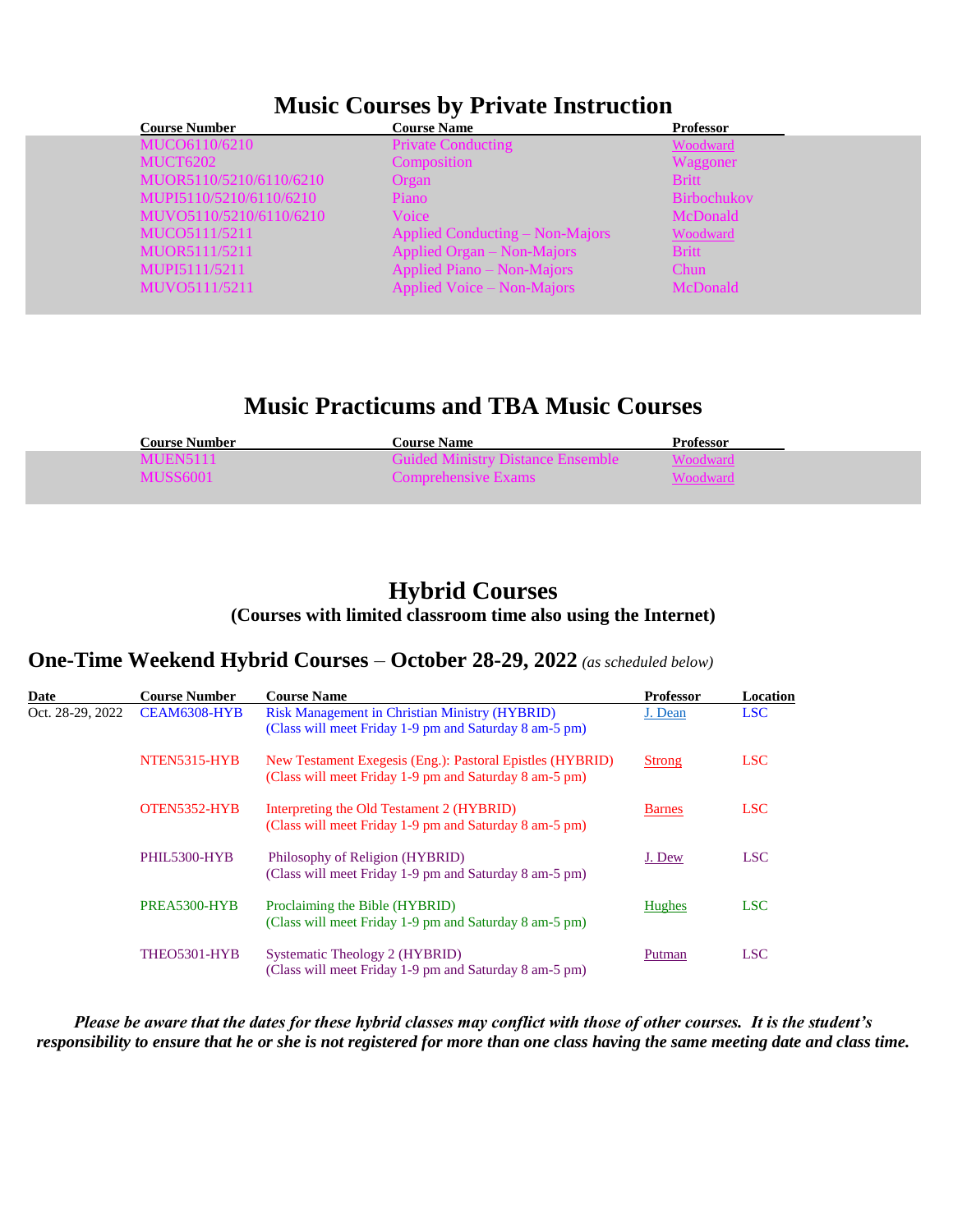**Other Hybrid Courses** *- Classroom Course Component Meeting Dates (as scheduled below)* 

| <b>Course Number</b> | <b>Course Name</b>                                                                                                                                                           | <b>Professor</b> | Location    |
|----------------------|------------------------------------------------------------------------------------------------------------------------------------------------------------------------------|------------------|-------------|
| MUWM5301-HYB         | <b>History of Worship</b><br>(Class will meet Fridays, $8:00$ a.m. $-12:00$ p.m. CST, on $8/19$ , $9/2$ , $9/30$ , $11/4$ )<br>(Also available in NOLA2U Live option.)       | Woodward         | Sellers 121 |
| <b>MUWM5302-HYB</b>  | Congregational Song in Corporate Worship<br>(Class will meet Fridays, 8:00-12:00 p.m. CST, on 8/26, 9/16, 10/28, 11/18)<br>(Also available in NOLA2U Live option.)           | J. McMillan      | Sellers 121 |
| MUCO5301-HYB         | <b>Choral Conducting and Techniques</b><br>(Class will meet Fridays, 1:00-5:00 p.m. CST, on $8/26$ , $9/16$ , $10/28$ , $11/11$ )<br>(Also available in NOLA2U Live option.) | Woodward         | Sellers 121 |

*Please be aware that the dates for these hybrid classes may conflict with those of other courses. It is the student's responsibility to ensure that he or she is not registered for more than one class having the same meeting date and class time.*

## **Fall Intensives**

| Date(s)        | <b>Course Number</b> . | <b>Course Name</b>                 | Professor | Location |
|----------------|------------------------|------------------------------------|-----------|----------|
| Oct. 3-7, 2022 | DISC5300-FALLRRK       | Discipleship & Spiritual Formation |           |          |

# **Special Event Courses**

| Date(s)               | <b>Course Number</b>                                  | <b>Course Name</b>                                                                                                   | <b>Professor</b>           | Location                                  |
|-----------------------|-------------------------------------------------------|----------------------------------------------------------------------------------------------------------------------|----------------------------|-------------------------------------------|
| Sept. 29-Oct. 8, 2022 | NTEN6340-TRIP/<br>HIST6340-TRIP                       | <b>Christian Studies in Context</b>                                                                                  | <b>Bandy/Butler</b>        | <b>Turkey Trip</b>                        |
| Oct. 1-7, 2022        | MISS5399-TRIP                                         | Mission Trip: Clarkston, GA                                                                                          | <b>Mathias</b>             | Clarkston, GA                             |
| Oct. 3-5, 2022        | CECH6392-ETCH                                         | Special Topics in Children's Ministry Leadership                                                                     | Peavey                     | <b>ETCH Conference</b><br>Nashville, TN   |
| Oct. 9-11, 2022       | CHPL6392-TRIP                                         | Special Topic in Church Planting: Send Network<br>Gathering                                                          | Ross                       | Miami, FL                                 |
| Nov. 17-26, 2022      | BBBW5300-ISRAEL<br>NTEN5302-ISRAEL<br>OTEN5311-ISRAEL | <b>Encountering the Biblical World</b><br>New Testament Exegesis (Eng.): Mark<br>Old Testament Exegesis (Eng.): Ruth | Parker<br>Parker<br>Parker | Israel trip<br>Israel trip<br>Israel trip |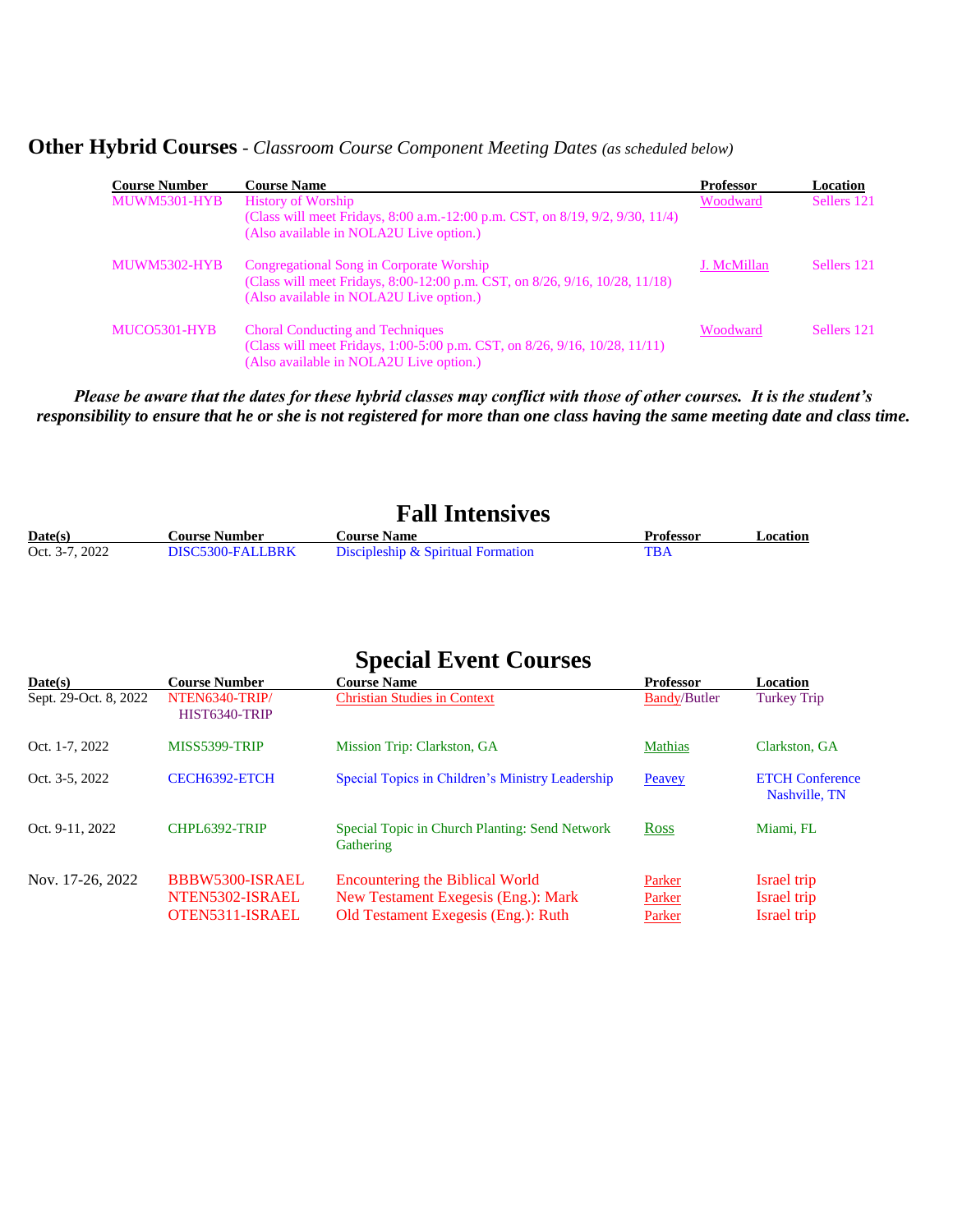# **NOLA2U Live Courses**

The following courses on the New Orleans campus will be connected synchronously via Web conferencing with Internet students. These courses will require weekly attendance at the stated times, from a computer with these minimum specifications as described in this link: http://www.nobts.edu/\_resources/pdf/Online%20Learning%20Center/BlueJeansRequirements.pdf. These courses will give students the opportunity to interface electronically with the professor and other students from a regular classroom session on the main campus. Normal classroom attendance policies apply. Thus, a student may not miss more than the maximum allowed (9 hours of class time for a weekly course) or (1 class session for a monthly hybrid course) in a semester.

#### **WEEKLY CLASSES** (Meet weekly during the semester)

| <b>Monday Courses</b><br>$12:30-3:20$ p.m. $(CST)$   | <b>Course Number</b><br>COUN6374-LIVE                  | <b>Course Name</b><br>Scientific Research & Program Evaluation                                                 | <b>Professor</b><br>Osborn                   | <b>OWL</b>               |
|------------------------------------------------------|--------------------------------------------------------|----------------------------------------------------------------------------------------------------------------|----------------------------------------------|--------------------------|
| <b>Tuesday Courses</b><br>8:00-10:50 a.m. (CST)      | <b>Course Number</b><br>COUN5322-LIVE<br>COUN6351-LIVE | <b>Course Name</b><br><b>Human Sexuality</b><br>Counseling Theories & Treatment                                | <b>Professor</b><br>K. Roudkovski<br>Garrett | <b>OWL</b><br><b>OWL</b> |
| $12:30-3:20$ p.m. $(CST)$                            | COUN5330-LIVE<br>COUN6301-LIVE                         | <b>Group Counseling</b><br>Psychopathology: Diagnosis & Treatment                                              | Carver<br>Garrett                            | OWL<br>OWL               |
| <b>Wednesday Courses</b><br>$8:00-10:50$ a.m. (CST)  | <b>Course Number</b><br>COUN6357-LIVE<br>COUN6360-LIVE | <b>Course Name</b><br>Contemp. Approach. to Marital/Pre-Marital<br>Counseling<br><b>Clinical Mental Health</b> | <b>Professor</b><br>Washington<br>Carver     | <b>OWL</b><br><b>OWL</b> |
| <b>Thursday Courses</b><br>$8:00-10:50$ a.m. $(CST)$ | <b>Course Number</b><br>COUN6303-LIVE                  | <b>Course Name</b><br>Ethical, Legal, & Professional Issues<br>in Counseling                                   | <b>Professor</b><br>Garrett                  | <b>OWL</b>               |
|                                                      | COUN6354-LIVE                                          | Cognitive-Behavioral Counseling for<br>Individuals, Marriage and Family                                        | K. Roudkovski                                | OWL                      |
| 12:30-3:20 p.m. (CST)                                | COUN6302-LIVE<br>COUN6304-LIVE                         | Techniques & Skills in Counseling<br><b>Family Systems Theory in Practice</b>                                  | Carver<br>K. Roudkovski                      | OWL<br><b>OWL</b>        |
|                                                      |                                                        |                                                                                                                |                                              |                          |

### **BI-MONTHLY CLASSES** (Meet <u>8 times</u> during the semester)

| <b>Monday Courses</b>  | <b>Course Number</b> | <b>Course Name</b>                                                                          | <b>Professor</b> |
|------------------------|----------------------|---------------------------------------------------------------------------------------------|------------------|
| 6:00-7:50 p.m. $(CST)$ | CEST6300-LIVE        | Intro. to Educ. Research & Statistics (HYBRID) TBA                                          |                  |
|                        |                      | (Class will meet $8/15$ , $8/29$ , $9/12$ , $9/26$ , $10/10$ , $10/24$ , $11/7$ , $11/28$ ) |                  |

## **MONTHLY CLASSES** (Meet 4 times during the semester)

| <b>Monday Courses</b><br>$8:00-11:50$ a.m. (CST) | <b>Course Number</b><br>COUN6330-LIVE                   | <b>Course Name</b><br>Professional Issues in Counseling (HYBRID)<br>(Class will meet 8/22; 9/19; 10/17, 11/14)                                                     | <b>Professor</b><br><b>OWL</b><br>Carver |
|--------------------------------------------------|---------------------------------------------------------|--------------------------------------------------------------------------------------------------------------------------------------------------------------------|------------------------------------------|
| $11:00-11:50$ a.m. $(CST)$                       | PHIL6370-LIVE                                           | <b>Supervised Apologetics Ministry Practicum</b><br>(Class will meet 8/29, 9/26, 10/31, 11/28)                                                                     | R. Stewart                               |
| <b>Friday Courses</b><br>8:00 am-10:50 pm (CST)  | <b>Course Number</b><br>BSSE6300-LIVE/<br>THSE6300-LIVE | <b>Course Name</b><br><b>Biblical Studies Research and Writing /</b><br>Theological Research and Writing<br>(Class will meet $8/26$ , $9/16$ , $10/14$ , $11/11$ ) | <b>Professor</b><br><b>Bandy/Putman</b>  |
| 8:00 am-12:00 pm (CST)                           | MUWM5301-LIVE<br>MUWM5302-LIVE                          | <b>History of Worship (HYBRID)</b><br>(Class will meet on 8/19, 9/2, 9/30, 11/4)<br>Congregational Song in Corp. Worship (HYB)                                     | Woodward<br>J. McMillan                  |
|                                                  |                                                         | (Class will meet 8/26, 9/16, 10/28, 11/18)                                                                                                                         |                                          |
| 1:00-5:00 p.m. $(CST)$                           | MUCO5301-LIVE                                           | Choral Conducting and Techniques (HYBRID)<br>(Class will meet 8/26, 9/16, 10/28, 11/11)                                                                            | Woodward                                 |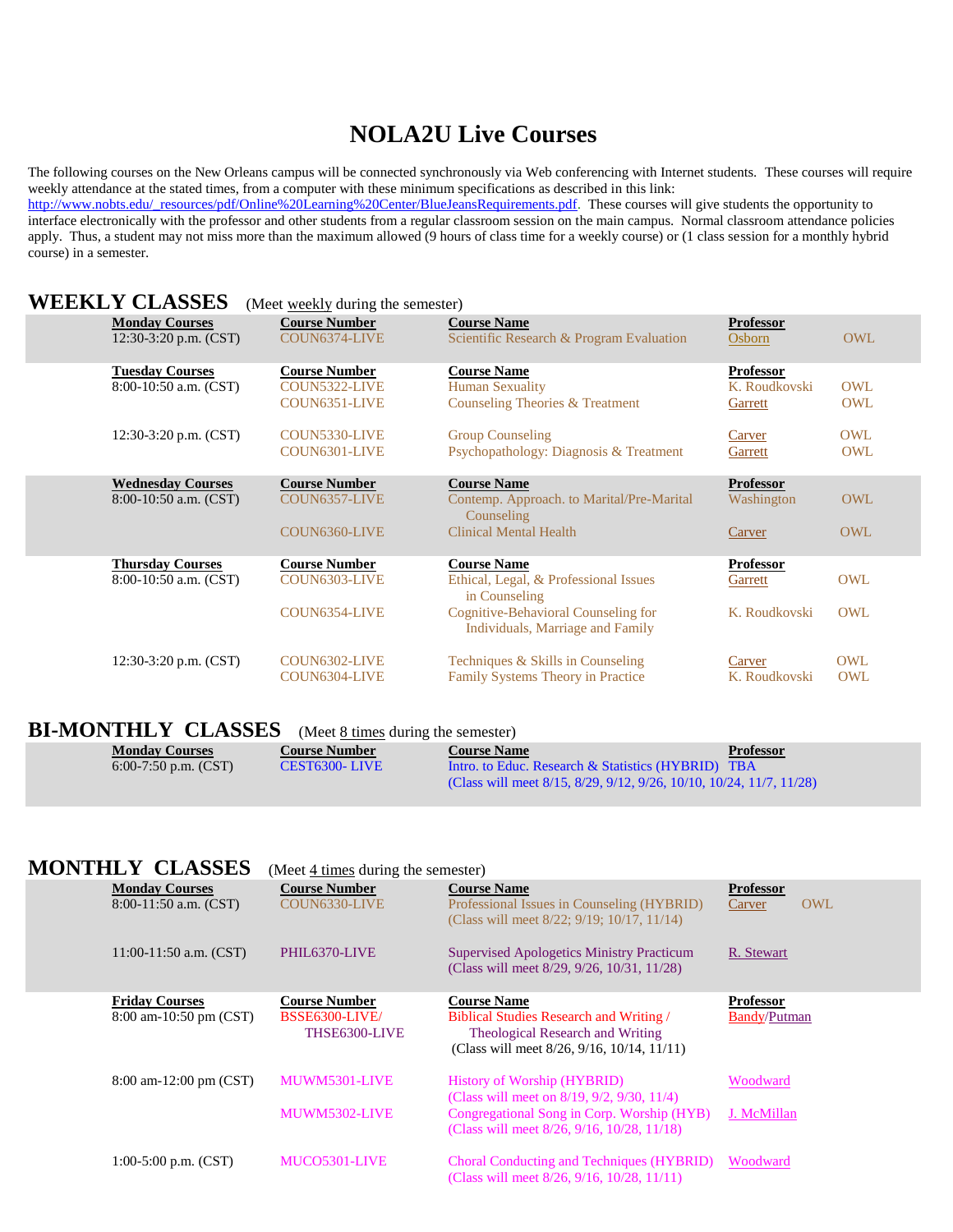## **NOLA2U Flex Courses**

The following courses are similar to the NOLA2U courses listed above (requiring the same computer specifications), but have this one distinction. The student may watch the course synchronously at the scheduled time of the course, or the student will have up to one week to watch the recorded version of the missed class. If the student does not watch the class recording before the next scheduled class time, the student will be counted absent. Normal classroom attendance policies apply. Thus, a student may not miss more than 9 hours of class time in a semester.

#### **WEEKLY CLASSES** (Meet weekly during the semester)

| <b>Tuesday/Thursday Courses</b>                | <b>Course Number</b>                  | <b>Course Name</b>                                     | <b>Professor</b>                      |
|------------------------------------------------|---------------------------------------|--------------------------------------------------------|---------------------------------------|
| 8:00-9:20 a.m. (CST)                           | PREA5300-FLEX                         | Proclaiming the Bible                                  | Newsom                                |
|                                                | PREA6300-FLEX                         | <b>Preaching Practicum</b>                             | <b>Hughes</b>                         |
|                                                | THEO6312 - FLEX                       | <b>Creation and Creationism</b>                        | Wittman                               |
| 9:30-10:50 a.m. (CST)                          | CEWM5388-FLEX                         | Women in Ministry Leadership                           | E. Dean                               |
|                                                | NTGK6323-FLEX                         | <b>Greek Exegesis: Parables</b>                        | Warren                                |
|                                                | OTHB5352-FLEX                         | Hebrew 2                                               | England<br><b>OWL</b> possibly        |
| 12:30-1:50 p.m. (CST)                          | BBBW5300-FLEX                         | <b>Encountering the Biblical World</b>                 | Cole                                  |
|                                                | CCSW6364-FLEX                         | <b>Church Community Ministries</b>                     | <b>Taylor</b>                         |
|                                                | CEAM6317-FLEX                         | <b>Church Business Administration</b>                  | J. Dean                               |
|                                                | PREA6307-FLEX                         | <b>Evangelistic Preaching</b>                          | <b>Nix</b>                            |
| $2:00-3:20$ p.m. $(CST)$                       | EVAN5350- FLEX                        | <b>Church Evangelism</b>                               | Johnson                               |
| <b>Monday Courses</b>                          | <b>Course Number</b>                  | <b>Course Name</b>                                     | <b>Professor</b>                      |
| 2:00-4:50 p.m. (CST)                           | CEAM6314-FLEX                         | <b>Leading Team-Based Ministry</b>                     | J. Dean                               |
|                                                | HIST5301-FLEX                         | <b>History of Christianity: Reformation-</b><br>Modern | <b>Butler</b>                         |
| <b>Tuesday Courses</b>                         | <b>Course Number</b>                  | <b>Course Name</b>                                     | <b>Professor</b>                      |
| 2:00-4:50 p.m. (CST)                           | OTEN5312 FLEX                         | Old Test. Exegesis (Eng): 1 & 2 Samuel                 | <b>Barnes</b><br><b>Canceled</b>      |
| 6:00-8:50 p.m. $(CST)$                         | CEYH5344-FLEX                         | <b>Leading Youth Ministry</b>                          | Odom                                  |
|                                                |                                       |                                                        |                                       |
|                                                | NTEN5352-FLEX                         | Interpreting the New Testament 2                       | <b>Roland McMillan</b>                |
|                                                | OTEN5352-FLEX                         | Interpreting the Old Testament 2                       | Patterson                             |
| <b>Wednesday Courses</b>                       | <b>Course Number</b>                  | <b>Course Name</b>                                     | <b>Professor</b>                      |
| $8:00-10:50$ a.m. (CST)                        | BSBT6300-FLEX                         | <b>Biblical Theology</b>                               | <b>England</b><br><b>OWL</b> possibly |
|                                                | CEWM5360-FLEX                         | Foundations in Ministry to Women                       | E. Dean                               |
|                                                | PATH6334-FLEX                         | <b>Stress &amp; Conflict Management</b>                | Ogea                                  |
|                                                | PHIL6330-FLEX                         | History of Western Philosophy                          | J. Dew                                |
| <b>Thursday Courses</b>                        | <b>Course Number</b>                  | <b>Course Name</b>                                     | <b>Professor</b>                      |
| 2:00-4:50 p.m. (CST)                           | BBEC6300-FLEX                         | Archaeology of the Early Church                        | Parker                                |
|                                                | MISS6342-FLEX                         | <b>Introduction to Urban Missions</b>                  | <b>Taylor</b>                         |
|                                                | PATH5300-FLEX                         | Worship Leadership                                     | Wetzel/Woodward                       |
| 6:00-8:50 p.m. $(CST)$                         | THEO/PHIL6329-FLEX                    | <b>Jesus and Islam</b>                                 | Edens                                 |
| <b>Friday Courses</b><br>8:00-10:50 a.m. (CST) | <b>Course Number</b><br>THEO6307-FLEX | <b>Course Name</b><br>Doctrine of Salvation            | <b>Professor</b>                      |

## **Fall Mentoring** (Blackboard-Assisted) **Courses**

*For more information on mentoring courses, see nobts.edu/mentoring.*

**Course Number Course Name Professor** CEAM6320-MENT Church Leadership and Administration [Sherrer](https://www.nobts.edu/faculty/sherrer-joe.html) CEEF6311-MENT Teaching Practicum and the contract of the Colombia of the Colombia of the Colombia of the Colom CMEN6300-MENT Mentoring in Discipleship Ministry [Sherrer](https://www.nobts.edu/faculty/sherrer-joe.html) EVAN5300-MENT Evangelism [Tolbert](https://www.nobts.edu/faculty/tolbert-mark.html) EVAN6321-MENT Church Revitalization [Johnson](https://www.nobts.edu/faculty/johnson-mark.html) MISS5330-MENT Christian Missions [Mathias](https://www.nobts.edu/faculty/mathias-gregory.html)